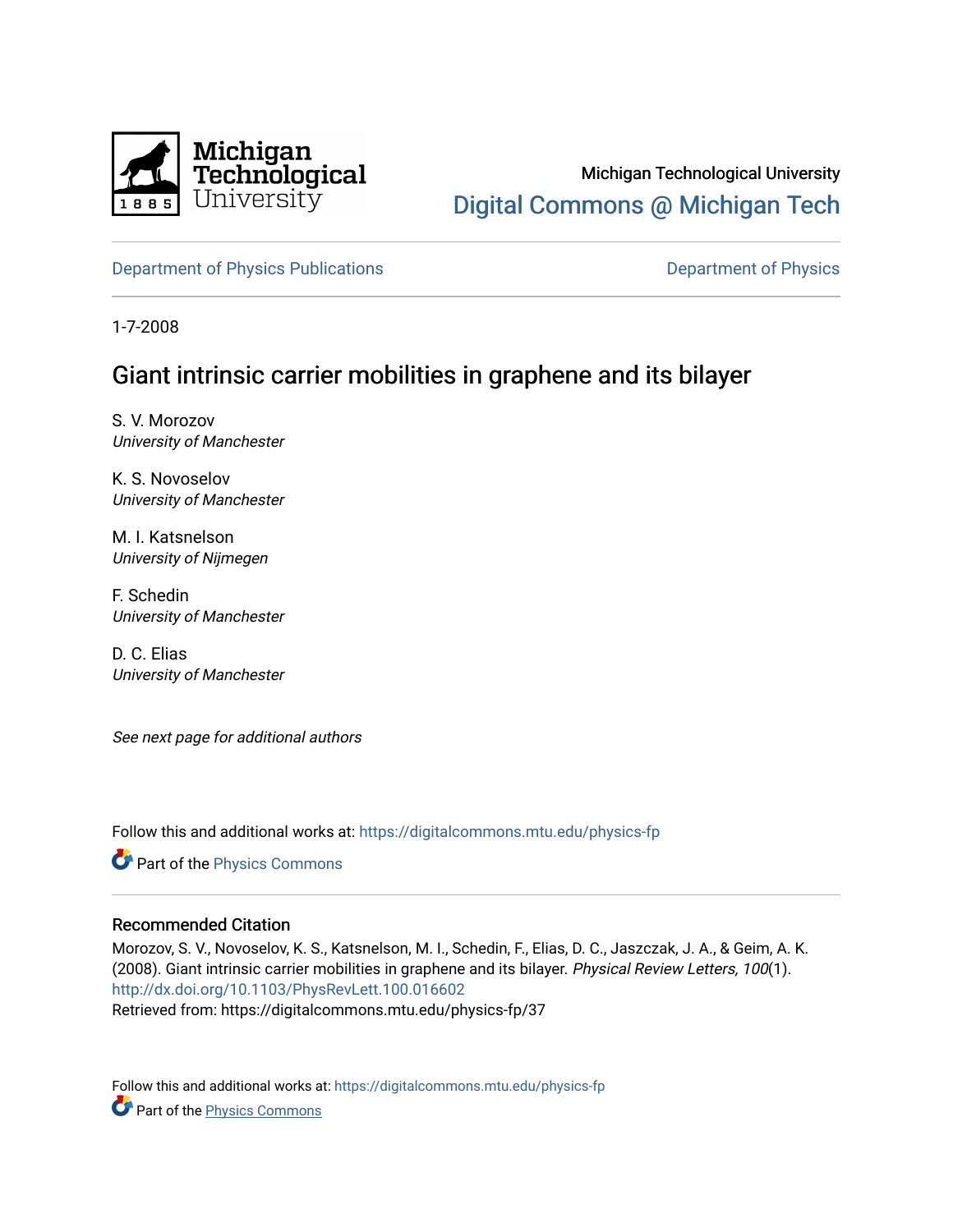### Authors

S. V. Morozov, K. S. Novoselov, M. I. Katsnelson, F. Schedin, D. C. Elias, John A. Jaszczak, and A. K. Geim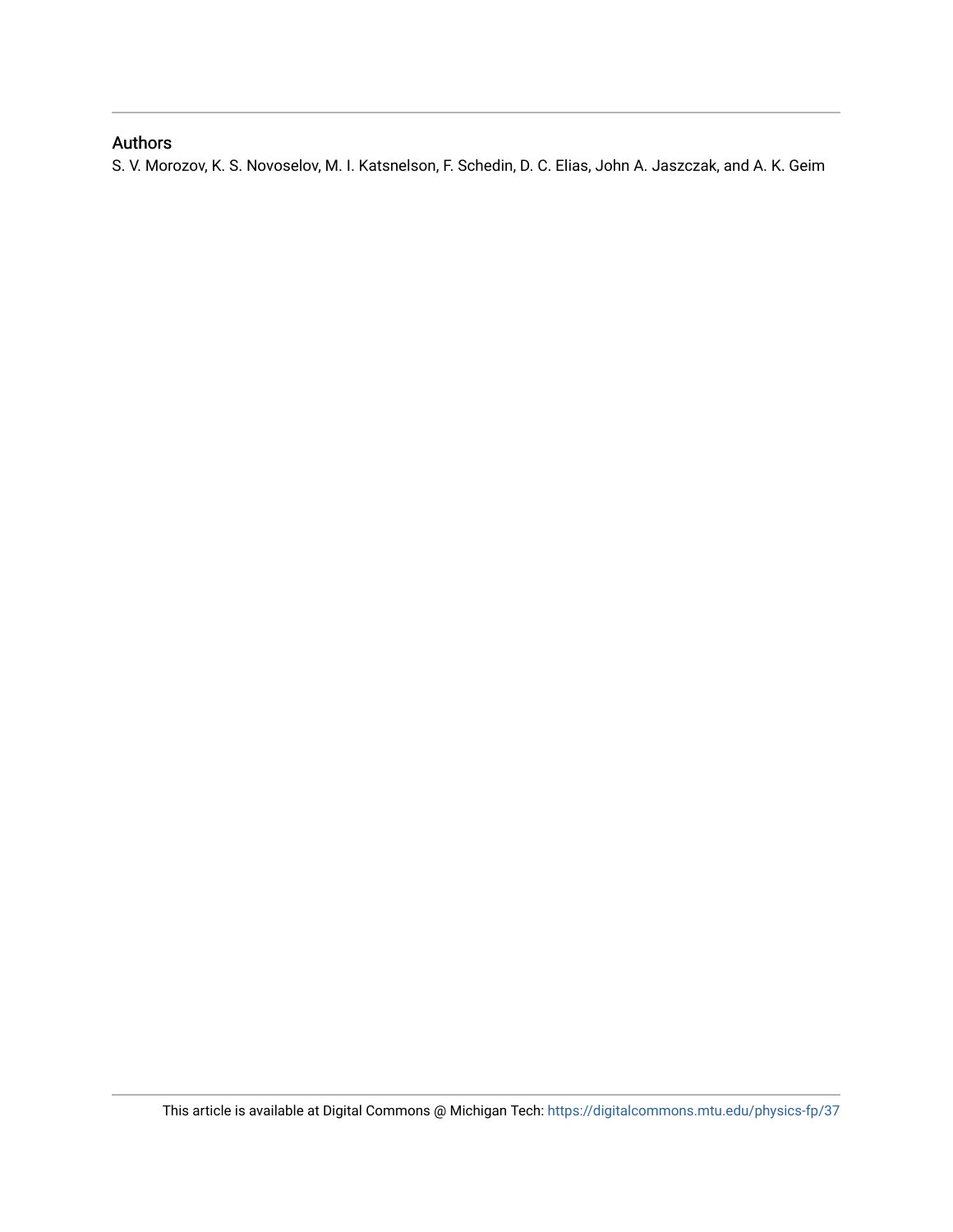#### **Giant Intrinsic Carrier Mobilities in Graphene and Its Bilayer**

<span id="page-2-0"></span>S. V. Morozov,<sup>1,2</sup> K. S. Novoselov,<sup>1</sup> M. I. Katsnelson,<sup>3</sup> F. Schedin,<sup>1</sup> D. C. Elias,<sup>1</sup> J. A. Jaszczak,<sup>4</sup> and A. K. Geim<sup>1[,\\*](#page-5-0)</sup>

<sup>1</sup>Manchester Centre for Mesoscience and Nanotechnology, University of Manchester, Manchester M13 9PL, United Kingdom<br><sup>2</sup>Institute for Microelectronics Technology, 142432 Chernogologie, Pussia

*Institute for Microelectronics Technology, 142432 Chernogolovka, Russia* <sup>3</sup>

*Institute for Molecules and Materials, University of Nijmegen, 6525 ED Nijmegen, The Netherlands* <sup>4</sup>

*Department of Physics, Michigan Technological University, Houghton, Michigan 49931, USA*

(Received 3 November 2007; published 7 January 2008)

We have studied temperature dependences of electron transport in graphene and its bilayer and found extremely low electron-phonon scattering rates that set the fundamental limit on possible charge carrier mobilities at room temperature. Our measurements show that mobilities higher than 200 000 cm<sup>2</sup>/V s are achievable, if extrinsic disorder is eliminated. A sharp (thresholdlike) increase in resistivity observed above  $\sim$  200 K is unexpected but can qualitatively be understood within a model of a rippled graphene sheet in which scattering occurs on intraripple flexural phonons.

DOI: [10.1103/PhysRevLett.100.016602](http://dx.doi.org/10.1103/PhysRevLett.100.016602)

PACS numbers: 72.10.-d, 72.15.Lh

Graphene exhibits remarkably high electronic quality such that charge carriers in this one-atom-thick material can travel ballistically over submicron distances [[1\]](#page-5-1). Electronic quality of materials is usually characterized by mobility  $\mu$  of their charge carriers, and values of  $\mu$  as high as  $20000 \text{ cm}^2$ /V s were reported for single-layer graphene (SLG) at low temperatures  $(T)$   $[2-5]$  $[2-5]$  $[2-5]$ . It is also believed that  $\mu$  in the existing samples is limited by scattering on charged impurities [\[6\]](#page-5-4) or microscopic ripples [[3](#page-5-5),[7\]](#page-5-6). Both sources of disorder can in principle be eliminated or reduced significantly. There are, however, intrinsic scatterers such as phonons that cannot be eliminated at room *T* and, therefore, set a fundamental limit on electronic quality and possible performance of graphene-based devices. How high is the intrinsic mobility  $\mu_{in}$  for graphene at 300 K? This is one of the most important figures of merit for any electronic material, but it has remained unknown.

In this Letter, we show that electron-phonon scattering in graphene and its bilayer is so weak that, if the extrinsic disorder is eliminated, room-*T* mobilities  $\sim$ 200 000 cm<sup>2</sup>/V s are expected over a technologically relevant range of carrier concentration *n*. This value exceeds  $\mu_{\text{in}}$  known for any other semiconductor [\[8\]](#page-5-7). In particular, our measurements show that away from the neutrality point (NP) resistivity  $\rho$  of SLG has two components: in addition to the well-documented contribution  $\rho_L = 1/ne\mu$  due to long-range disorder [[6](#page-5-4),[7](#page-5-6)], we have identified a small but notable *n*-independent resistivity  $\rho_S$ indicating the presence of short-range scatterers [\[6](#page-5-4),[7](#page-5-6),[9\]](#page-5-8). We have also found that  $\rho_L$  does not depend on *T* below 300 K, whereas  $\rho_s$  exhibits a sharp rise above  $\sim$ 200 K [\[10\]](#page-5-9). The latter contradicts to the existing theories [\[11](#page-5-10)] that expect a linear *T* dependence. We attribute this behavior to flexural (out-of-plane) phonons [\[12\]](#page-5-11) that are excited inside ripples. Bilayer graphene (BLG) samples exhibited no discernible *T* dependence of  $\mu$  away from NP, yielding even higher  $\mu_{\rm in}$ . These findings provide an important benchmark for the research area and indicate that  $\mu$  in graphene systems can be orders of magnitude higher than the values achieved so far. The reported measurements are also important for narrowing dominant scattering mechanisms in graphene, which remain hotly debated [[3](#page-5-5)– [7](#page-5-6),[11](#page-5-10),[13](#page-5-12)].

The studied devices were prepared from graphene obtained by micromechanical cleavage of graphite on top of an oxidized Si wafer (usually,  $300 \text{ nm}$  of  $SiO<sub>2</sub>$ ) [[14\]](#page-5-13). Single- and bilayer crystallites were initially identified by their optical contrast [\[15\]](#page-5-14), verified in some cases by Raman and atomic-force microscopy [\[2](#page-5-2),[14](#page-5-13),[16](#page-5-15)] and always crosschecked by measurements in high magnetic fields *B*, where SLG and BLG exhibited two distinct types of the quantum Hall effect  $[2,17]$  $[2,17]$  $[2,17]$  $[2,17]$  $[2,17]$ . To improve homogeneity, our standard Hall bar devices  $[1-3]$  $[1-3]$  $[1-3]$  were annealed at 200 °C in a H<sub>2</sub>-Ar mixture [[18](#page-5-17)] and, then, inside a measurement cryostat at 400 K in He. To avoid accidental breakdown, gate voltages *V<sub>g</sub>* were limited to  $\pm 50$  V ( $n \propto \alpha V_g$  with  $\alpha \approx$  $7.2 \times 10^{10}$  cm<sup>-2</sup>/V [\[1](#page-5-1)–[5\]](#page-5-3)). The measurements discussed below were carried out by the standard lock-in technique and refer to 7 SLG and 5 BLG devices with  $\mu$  between 3000 and  $15000 \text{ cm}^2/\text{V s.}$ 

Figure [1](#page-3-0) shows a characteristic behavior of  $\rho(V_g)$  in SLG. The device exhibits a sharp peak close to zero  $V_g$  $(\approx -0.2 \text{ V})$ , indicating little chemical doping [[3\]](#page-5-5). Conductivity  $\sigma = 1/\rho$  is a notably sublinear function of  $V<sub>g</sub>$  in this device. Both linear and sublinear behaviors were reported previously  $[2-5]$  $[2-5]$  $[2-5]$  $[2-5]$ . To this end, if we subtract a constant resistivity  $\rho_S$  ( $\approx 100 \Omega$  in Fig. [1\)](#page-3-0), then  $\sigma_L$  =  $1/[\rho(V_g) - \rho_s]$  becomes perfectly linear over the whole range of positive and negative  $V_g$ , except for the immediate vicinity of NP ( $\leq \pm 3$  V). This linearization procedure was found to work extremely well for all our devices [the only exception was occasional devices with strongly distorted  $\rho(V_g)$  indicating macroscopic inhomogeneity [[1\]](#page-5-1) ]. Furthermore, we digitized a number of curves in recent literature [\[4](#page-5-18)[,5](#page-5-3)] and found the approach equally successful. This shows that resistivity of doped graphene can empirically be described by two contributions:  $\rho_L \propto 1/n$  and  $\rho_S$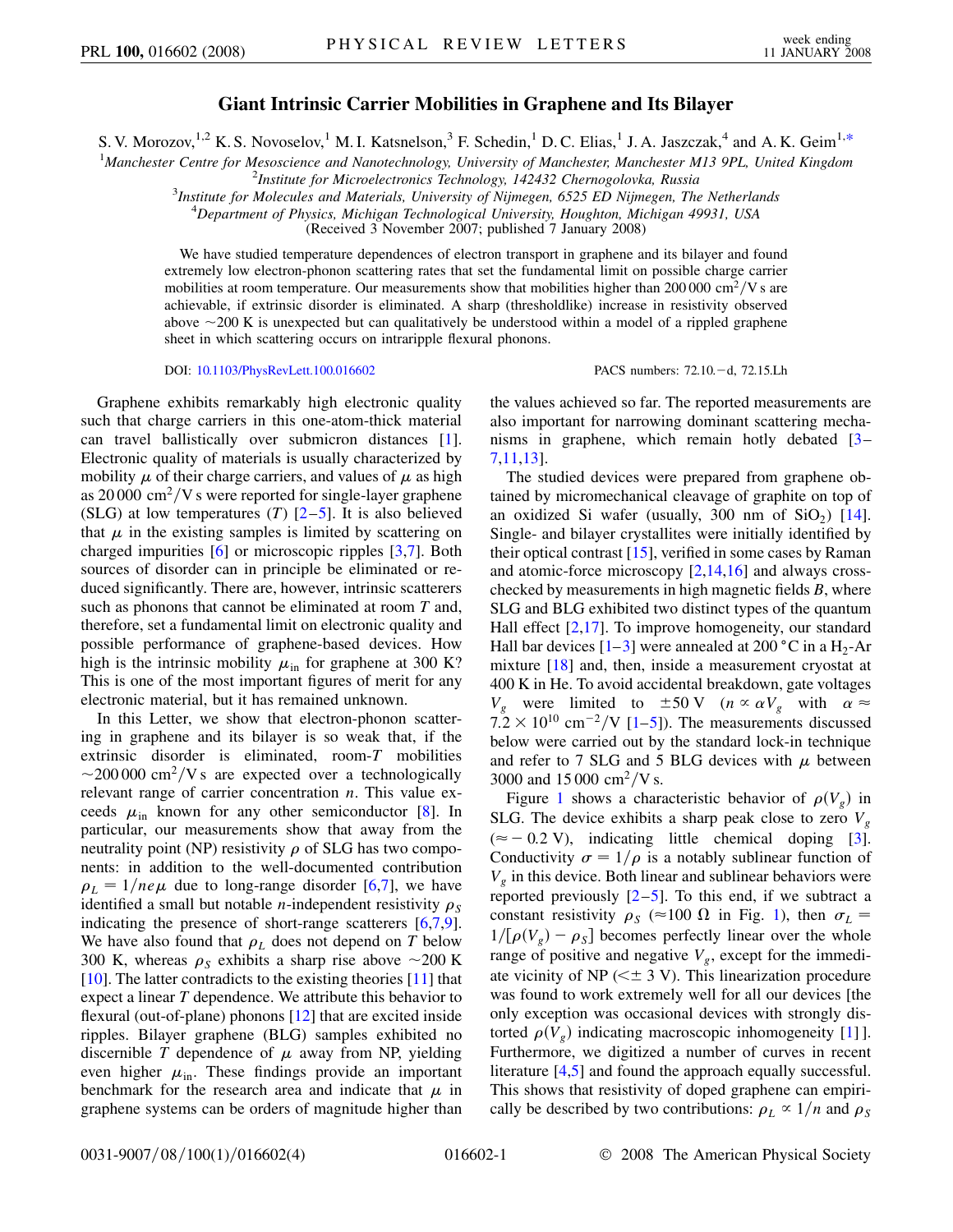<span id="page-3-0"></span>

FIG. 1 (color online). Resistivity  $\rho$  (blue curve) and conductivity  $\sigma = 1/\rho$  (green curve) of SLG as a function of gate voltage. If we subtract a constant of  $\approx 100 \Omega$  (used here as a fitting parameter), the remaining part  $\rho_L(V_g)$  of resistivity becomes inversely proportional to  $V_g$  (red curve). The thin black line (on top of the red curve for  $V_g > 0$ ) is to emphasize the linearity (the red curve is equally straight for negative  $V_g$ ). The particular device was 1  $\mu$ m wide, and  $T = 50$  K was chosen to be high enough to suppress universal conductance fluctuations, still visible on the curves.

independent of *n* due to long- and short-range scatterers, respectively [\[3](#page-5-5)[–7](#page-5-6),[9\]](#page-5-8). The latter contribution varies from sample to sample and becomes more apparent in high- $\mu$ samples. This observation resolves the controversy about the varying (linear vs sublinear) behavior reported in different experiments  $[2-5]$  $[2-5]$  $[2-5]$ .

With this procedure in hand, it is now easier to describe *T* dependence of graphene's conductivity. Figure [2](#page-3-1) shows that  $\sigma(V_g)$  curves become increasingly sublinear with increasing *T*. However, after linearization, the resulting curves (with  $\rho_s$  subtracted) become essentially indistinguishable away from NP, collapsing onto a single curve  $\sigma_L \propto |V_g|$  independently of *T* (<300 K; at higher *T*, we observed clear changes in the shape of  $\sigma_L(V_g)$  curves, which indicates that the phonon contribution can no longer be described by  $\rho_s$  independent of *n*). The extracted values of  $\rho_s$  increase with *T* as shown in Fig. [3](#page-4-0) for 4 different devices. One can see that their *T* dependent parts,  $\Delta \rho_s$  =  $\rho_S(T) - \rho_S(0)$ , behave qualitatively similar, despite different  $\rho_S(0)$  at liquid-helium *T*. There is a slow (probably, linear) increase in  $\rho<sub>S</sub>$  at low *T* but, above 200 K, it rapidly shoots up (as  $T^5$  or quicker). The latter *T* dependence is inconsistent with scattering on acoustic phonons [[11](#page-5-10)]. Note that  $\Delta \rho_S$  does not exceed  $\approx 50 \Omega$  at 300 K, yielding  $\mu_{\text{in}}$ between  $\sim$ 40 000 and 400 000 cm<sup>2</sup>/V s for characteristic  $V_g$  between 5 and 50 V (*n* between ~3 and 30  $\times$  $10^{11}$  cm<sup>-2</sup>).

<span id="page-3-1"></span>

FIG. 2 (color online). Electron transport in graphene below 300 K can be described by the empirical expression  $\rho(V_g, T)$  =  $\rho_L(V_g) + \rho_S(T)$  where  $\rho_S$  is independent of  $V_g$  but varies with *T*. After subtracting  $\rho_s$  that for this sample changed from  $\approx$ 40  $\Omega$  at low *T* to  $\approx$ 70  $\Omega$  at 260 K, the resulting curves  $\sigma_L(V_g) = 1/\rho_L(V_g)$  became indistinguishable (the cluster marked  $1/\rho_L$  consists of 5 such curves). The experiments were carried out in a field of 0.5 T to ensure that weak localization corrections (rather small [\[1](#page-5-1)[,22\]](#page-5-21) but still noticeable) do not contribute into the reported *T* dependences.

Now we turn to BLG. A typical behavior of its conduc-tivity is shown in Fig. [4.](#page-4-1) BLG exhibits  $\sigma(V_g)$  qualitatively similar to SLG's: away from NP,  $\sigma_L \propto |V_g|$  yielding a constant  $\mu$  of between 3000 and 8000 cm<sup>2</sup>/V s for our devices. This behavior (not reported before) is rather surprising because BLG's spectrum neither is similar to the conical spectrum of SLG  $[1,17]$  $[1,17]$  nor can it be considered parabolic (the measured cyclotron mass varies strongly with  $n$  [\[19\]](#page-5-19)). As for  $T$  dependence in BLG, its only pronounced feature is a rapid decrease in  $\rho$  around NP such that the peak value changes by a factor of 3 between liquid helium to room *T*. The inset of Fig. [3](#page-4-0) shows this dependence in more detail and compares it with the weak, nonmonotonic behavior observed at NP in SLG. The origin of this pronounced difference between graphene and its bilayer lies in their different density of states near NP, which vanishes for SLG but is finite in BLG [\[1](#page-5-1)]. For SLG, the concentration of thermally excited carriers  $\Delta n_T$ can be estimated as  $(T/\hbar v_F)^2$ , whereas in BLG it is  $\sim Tm/\hbar^2$  ( $v_F$  is the Fermi velocity in SLG and *m* the effective mass in BLG [\[17,](#page-5-16)[19\]](#page-5-19)). In the latter case,  $\Delta n_T \approx$  $10^{12}$  cm<sup>-2</sup> at room *T*, an order of magnitude larger than for SLG. The data in Fig. [3](#page-4-0) (inset) are in agreement with this consideration. The weak *T* dependence at NP is a unique feature of SLG and can be employed to distinguish SLG from thicker [\[14](#page-5-13)[,20\]](#page-5-20) crystallites.

Away from NP, we have never observed any sign of decrease in BLG's conductivity with increasing *T*. Comparison of Figs. [2](#page-3-1) and [4](#page-4-1) clearly illustrates that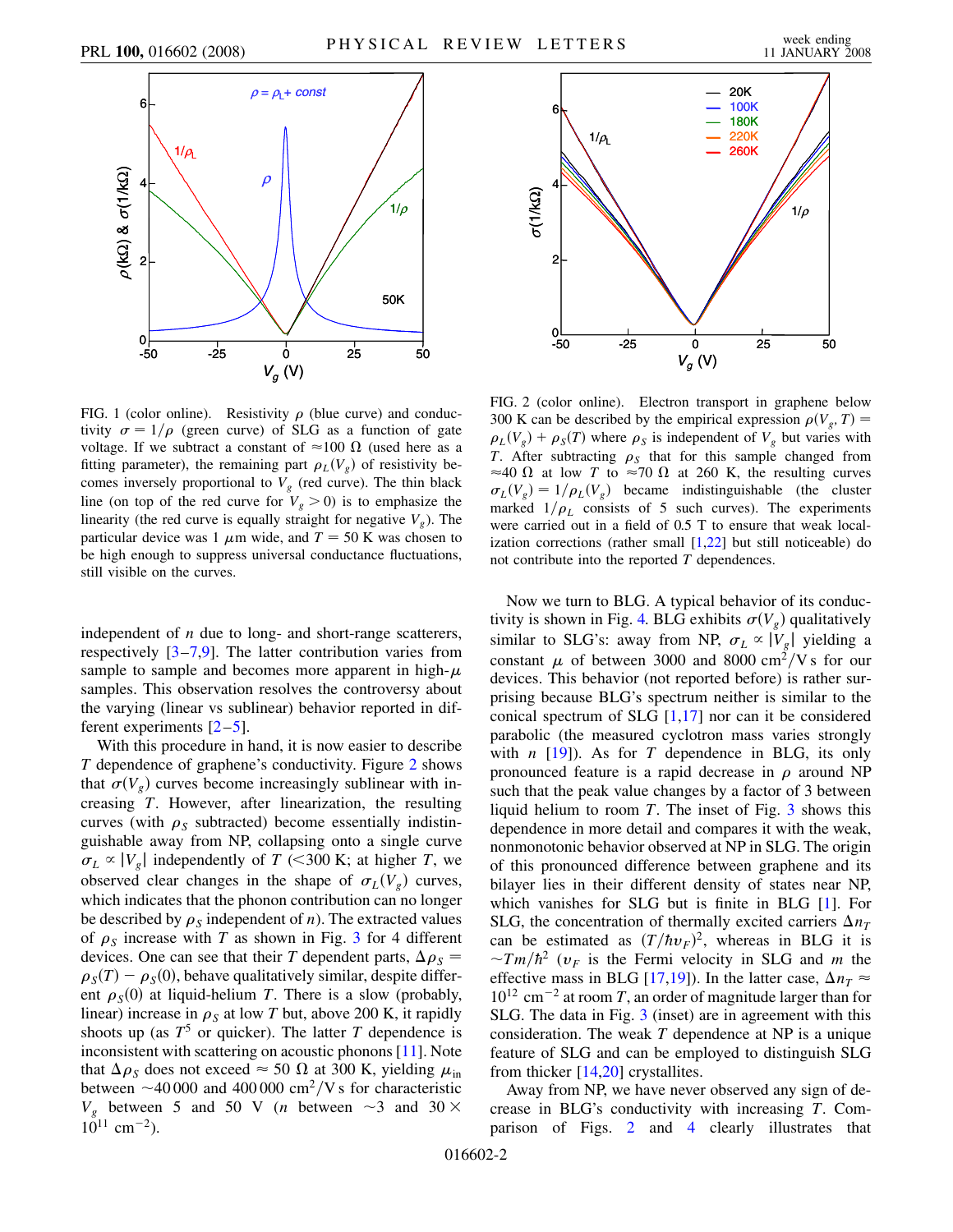<span id="page-4-0"></span>

FIG. 3 (color online). *T*-dependent part of resistivity for 4 SLG samples (symbols). The accuracy of measuring  $\Delta \rho_s$  was limited by mesoscopic fluctuations at low *T* and by gate hysteresis above 300 K. The hysteresis appeared when  $V_g$  was swept by more than 20 V. To find  $\Delta \rho_s$  at higher *T*, we recorded  $\rho$  as a function of *n* (found from simultaneous Hall measurements). The solid curve is the best fit by using a combination of  $T$  and  $T^5$  functions, which serves here as a guide to the eye. One of the samples (green circles) was made on the top 200 nm of  $SiO<sub>2</sub>$  covered by further 100 nm of polymethylmethacrylate (PMMA) and exhibited  $\mu \approx 7000 \text{ cm}^2/\text{V s}$ . The same values of  $\mu$  for SiO<sub>2</sub> and PMMA substrates probably rule out charged impurities in  $SiO<sub>2</sub>$ as the dominant scattering mechanism for graphene. The inset shows *T* dependence of maximum resistivity  $\rho_{NP}$  (at the neutrality point) for SLG and BLG (circles and squares, respectively). Note a decrease in  $\rho_{\text{NP}}$  with decreasing *T* below 150 K for SLG, which is a generic feature seen in many samples.

*T*-dependent scattering in BLG is substantially weaker than in SLG. Further measurements (Fig. [4](#page-4-1)) have shown that phonons do not contribute into BLG's  $\mu$  within our experimental accuracy of  $\langle 2\% \rangle$ . This yields  $\mu_{\rm in}$  >  $300\,000\ \mathrm{cm^2/V}$  s and a mean-free path of several microns at 300 K.

Let us now try to understand the observed *T* dependence of  $\Delta \rho_s$  (Fig. [3](#page-4-0)). On one hand, it is partially consistent with scattering by in-plane phonons [\[11\]](#page-5-10) in the sense that they lead to resistivity independent of *n*. On the other hand, such phonons give rise only to  $\Delta \rho_s \propto T$ , in clear disagreement with the measurements above 200 K. These are rather general predictions and can be understood as follows. Because  $v_F/v \approx 10^3$  (*v* is the speed of sound), the Fermi wavelength  $\lambda_F$  in our experiments exceeds the spatial scale associated with thermal phonons,  $\approx 1/q_T$ , at  $T > 10$  K ( $q_T \approx T/v$  is the typical wave vector). This means that the scattering has a short-range character, leading to  $\Delta \rho_s$  independent of *n* [\[7](#page-5-6),[11](#page-5-10)]. Furthermore, the standard momentum and energy conservation considerations yield that only phonons with wave vectors  $\sim k_F$ provide efficient (large-angle) scattering. The number of such phonons is  $\propto T$  (given by the Boltzmann distribution

<span id="page-4-1"></span>

FIG. 4 (color online). *T* dependence in bilayer graphene. At the neutrality point,  $\sigma$  rapidly increases with  $T$  but, away from it, no changes are seen.  $\sigma(V_g)$  exhibits a small sublinear contribution that can also be interpreted in terms of a constant  $\rho_S$ . The inset plots nominal values of  $\mu$  found from linear fits of  $\sigma_L(V_g)$ at  $V_g > 20$  V away from NP and using  $\rho_S \approx 50 \Omega$ . Here,  $\mu$  does not change within  $\approx 2\%$  and, if anything, shows a slight increase at higher *T*. The measurements were carried out at  $B = 0.5$  T to suppress a small contribution of weak localization.

in the limit  $T \gg qv$ ) and, accordingly,  $\Delta \rho_s \propto T$  [[11\]](#page-5-10), which can explain only our low-*T* data. We also considered other *T*-dependent mechanisms such as flexural phonons [\[12](#page-5-11)[,21\]](#page-5-22), electron-electron scattering, and umklapp processes, and they cannot explain the experimental behavior.

In the absence of a theory able to describe the rapid increase in  $\Delta \rho_s$ , we point out that the behavior is consistent with scattering on flexural phonons confined *within* ripples. Ripples are a common feature of cleaved graphene [\[18](#page-5-17)[,22\]](#page-5-21), suggesting that the atomic sheet is not fully bound to a substrate (as illustrated in Ref. [\[23\]](#page-5-23)) and, therefore, may exhibit local out-of-plane vibrations. First, because a characteristic size of ripples,  $d \sim 10$  nm, is typically smaller than  $\lambda_F$  [\[18](#page-5-17)[,22\]](#page-5-21), such vibrations induce predominantly short-range scattering. Second, at low *T* ( $q_T \ll$  $2\pi/d$ , few flexural modes can be excited inside ripples but, as *T* increases and typical wavelengths become shorter, more and more flexural phonons come into play. It was suggested [[7\]](#page-5-6) that electron scattering in graphene is dominated by static ripples quenched from the flexuralphonon disorder when graphene was deposited on a substrate at room *T* (there are also short-range ripples induced by substrate's roughness  $[18]$ ), which implies that any appreciable number of intraripple phonons start appearing only around room *T*. In fact, the observed behavior was predicted by Das Sarma and co-workers who—advocating for charged impurities as dominant scatterers in graphene [\[6,](#page-5-4)[13\]](#page-5-12)—noted that the model of quenched-ripple disorder [\[7\]](#page-5-6) implied ''strong temperature dependence (above a cer